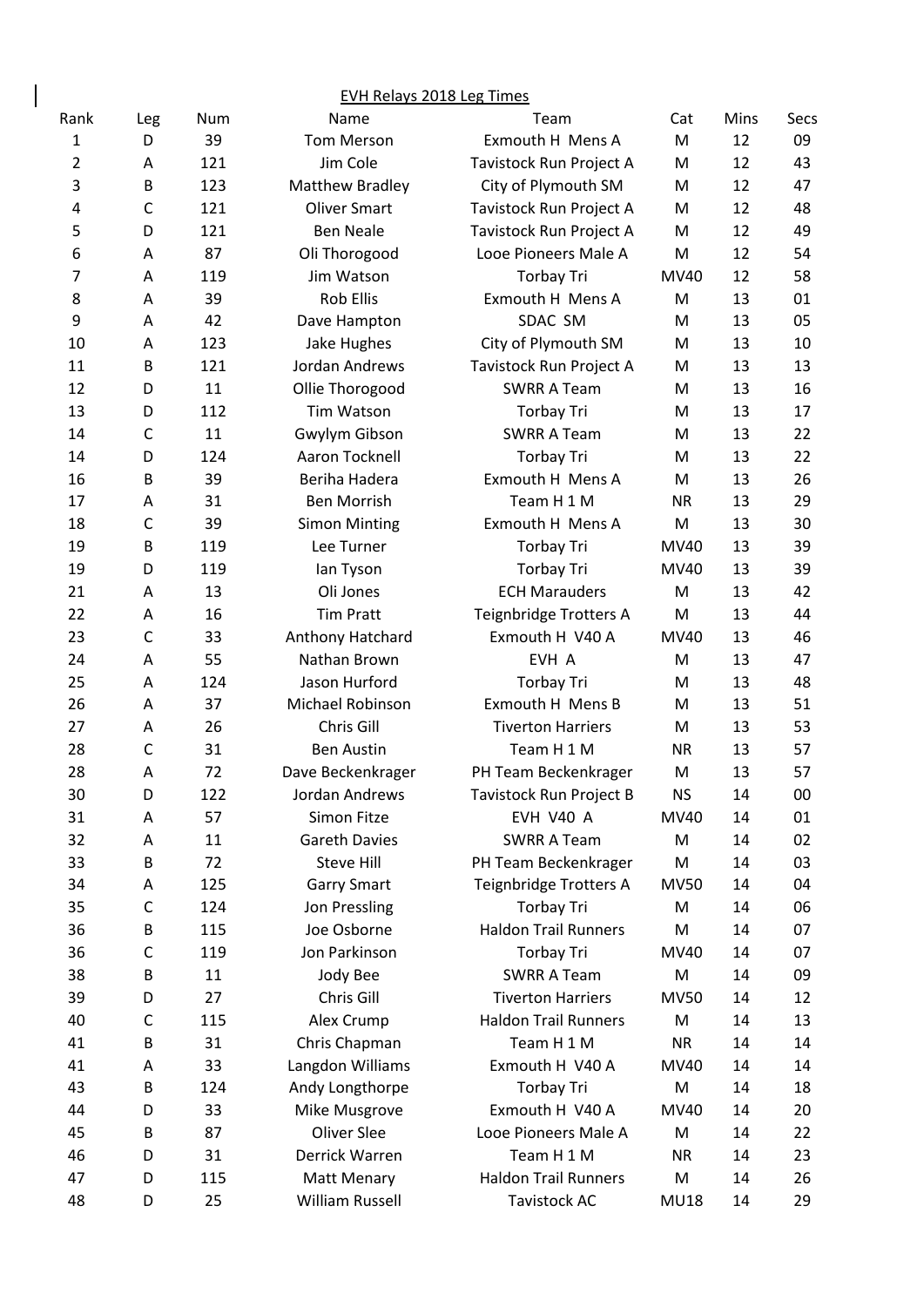| 48 | B | 33        | <b>Paul Dowling</b>    | Exmouth H V40 A               | MV40        | 14 | 29 |
|----|---|-----------|------------------------|-------------------------------|-------------|----|----|
| 48 | D | 72        | Alex Peyton-Jones      | PH Team Beckenkrager          | M           | 14 | 29 |
| 48 | D | 123       | Simon Anderson         | City of Plymouth SM           | M           | 14 | 29 |
| 52 | Α | 122       | Henry Ware             | Tavistock Run Project B       | <b>NS</b>   | 14 | 36 |
| 53 | C | 72        | <b>Rob Williams</b>    | PH Team Beckenkrager          | M           | 14 | 38 |
| 53 | C | 106       | Dave Wilson            | <b>SWRRB</b>                  | M           | 14 | 38 |
| 53 | C | 118       | Jed Hutchings          | City of Plymouth Juniors      | <b>MU18</b> | 14 | 38 |
| 56 | D | 6         | James Woolf            | SWRR V50 A                    | <b>MV50</b> | 14 | 40 |
| 56 | Α | 56        | <b>Chris Prall</b>     | EVH B                         | M           | 14 | 40 |
| 58 | D | 35        | Dave Stone             | Exmouth H V40 B               | MV40        | 14 | 43 |
| 59 | C | 55        | Craig McLellan         | EVH A                         | M           | 14 | 44 |
| 60 | Α | 25        | Euan Botham            | <b>Tavistock AC</b>           | <b>MU18</b> | 14 | 45 |
| 61 | D | 126       | <b>Ryan Colins</b>     | Team H M2                     | <b>NR</b>   | 14 | 46 |
| 62 | D | 87        | Mark Deacon            | Looe Pioneers Male A          | M           | 14 | 47 |
| 63 | C | 35        | <b>Adam Miller</b>     | Exmouth H V40 B               | <b>MV40</b> | 14 | 48 |
| 63 | B | 126       | <b>Richard Ham</b>     | Team H M2                     | <b>NR</b>   | 14 | 48 |
| 65 | C | 6         | Paul Thomas            | SWRR V50 A                    | <b>MV50</b> | 14 | 51 |
| 66 | C | 68        | Martyn Breslan         | Torbay V40M A                 | MV40        | 14 | 52 |
| 67 | Α | 45        | David Shepherd         | Plymouth Musketeers 3         | M           | 14 | 53 |
| 68 | B | 125       | Roger Hayes            | Teignbridge Trotters A        | <b>MV50</b> | 14 | 55 |
| 69 | D | 141       | <b>Toby Hooper</b>     | <b>Teignbridge Trotters B</b> | M           | 14 | 57 |
| 70 | B | 6         | <b>Tim Vialls</b>      | SWRR V50 A                    | <b>MV50</b> | 14 | 59 |
| 71 | B | 47        | <b>Scott Mansfield</b> | Plymouth Musketeers 5         | M           | 15 | 01 |
| 71 | Α | 106       | Jamie Howard           | <b>SWRRB</b>                  | M           | 15 | 01 |
| 73 | A | 105       | Pete Clarke            | TT Bill & Bens                | M           | 15 | 02 |
| 73 | D | 118       | Oliver Woodmason       | City of Plymouth Juniors      | <b>MU18</b> | 15 | 02 |
| 75 | B | 37        | <b>Grant Lee</b>       | Exmouth H Mens B              | M           | 15 | 03 |
| 76 | B | 16        | Sam Crowe              | Teignbridge Trotters A        | M           | 15 | 04 |
| 77 | B | 25        | Dan Luckham            | <b>Tavistock AC</b>           | <b>MU18</b> | 15 | 09 |
| 78 | D | 132       | <b>Alison McEwing</b>  | <b>EVHA</b>                   | F           | 15 | 10 |
| 79 | Α | 3         | Martha Neal            | Newton Abbot AC               | F           | 15 | 11 |
| 79 | B | 35        | Pete Belcher           | Exmouth H V40 B               | MV40        | 15 | 11 |
| 79 | B | 118       | Thomas Jones           | City of Plymouth Juniors      | <b>MU18</b> | 15 | 11 |
| 82 |   |           | Jan Dolezel            | <b>Haldon Trail Runners</b>   | M           | 15 | 12 |
|    | Α | 115<br>73 |                        | PH Team Kerr                  |             |    | 14 |
| 83 | D |           | Ray Tew                |                               | M           | 15 |    |
| 84 | B | 13        | <b>Ben Harding</b>     | <b>ECH Marauders</b>          | M           | 15 | 15 |
| 84 | Α | 112       | Jerry Hocking          | <b>Torbay Tri</b>             | M           | 15 | 15 |
| 84 | C | 123       | Paul O'Leary           | City of Plymouth SM           | M           | 15 | 15 |
| 87 | D | 37        | John Garrity           | Exmouth H Mens B              | M           | 15 | 16 |
| 88 | Α | 126       | <b>Steve Brown</b>     | Team H M2                     | <b>NR</b>   | 15 | 17 |
| 89 | Α | 6         | Julian Cabrerra        | SWRR V50 A                    | <b>MV50</b> | 15 | 18 |
| 90 | С | 87        | Dale Tedder            | Looe Pioneers Male A          | M           | 15 | 20 |
| 91 | C | 25        | Joe Dix                | <b>Tavistock AC</b>           | <b>MU18</b> | 15 | 21 |
| 92 | Α | 7         | Dave Stephenson        | Newton Abbot Ex Pats          | M           | 15 | 22 |
| 92 | B | 55        | Liam Hallows           | EVH A                         | M           | 15 | 22 |
| 94 | D | 10        | Paul Soby              | Plymstock Whippets            | M           | 15 | 24 |
| 94 | В | 59        | Simon Swift            | <b>EVH V50 A</b>              | <b>MV50</b> | 15 | 24 |
| 94 | D | 68        | <b>Steve Weeks</b>     | Torbay V40M A                 | MV40        | 15 | 24 |
| 97 | D | 66        | Naomi Flanagan         | <b>Torbay Sen F</b>           | F           | 15 | 25 |
| 97 | Α | 67        | Kevin Fine             | Torbay Sen M                  | M           | 15 | 25 |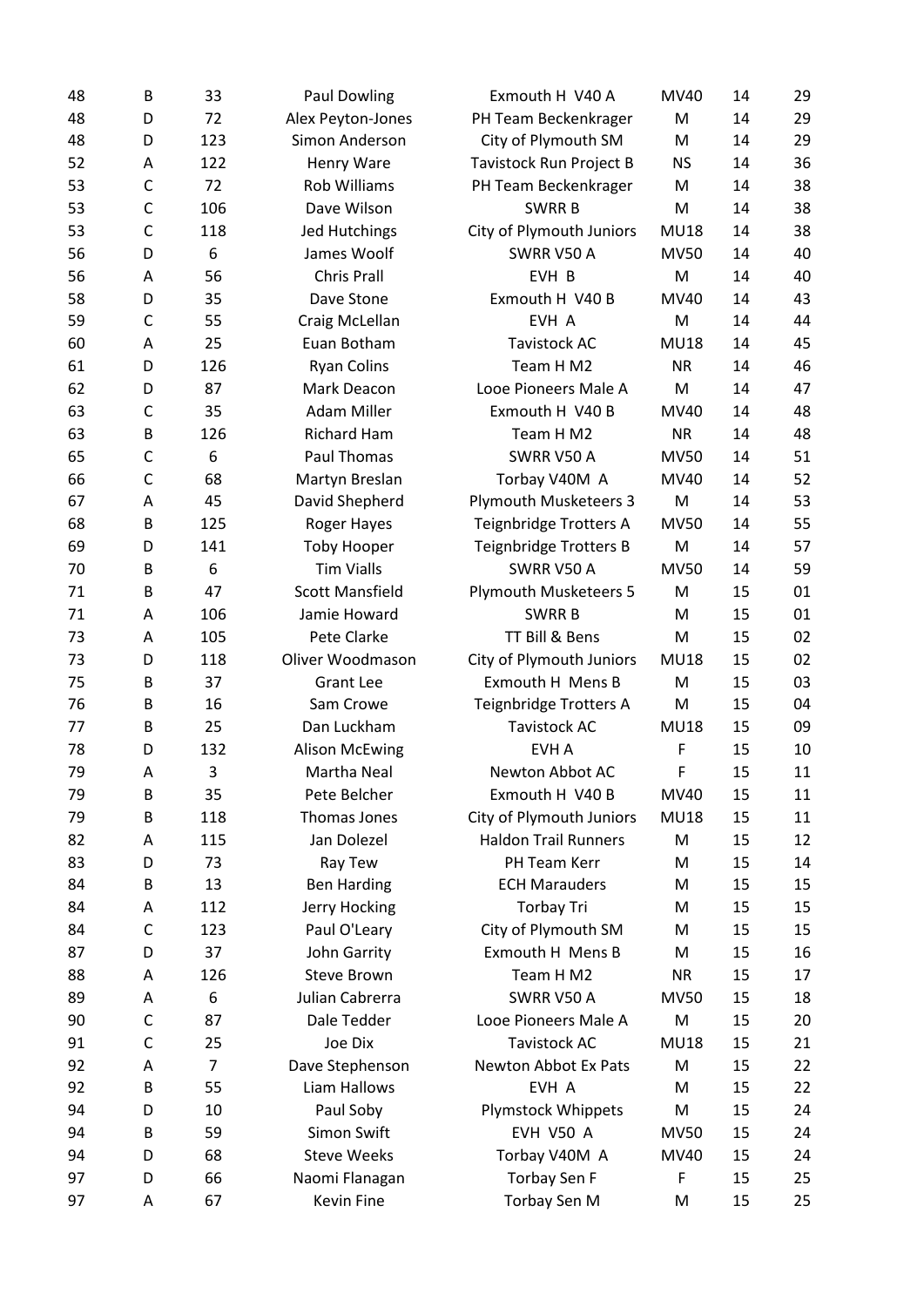| 99  | C            | 37             | <b>Tom Packer</b>          | Exmouth H Mens B             | M           | 15 | 26 |
|-----|--------------|----------------|----------------------------|------------------------------|-------------|----|----|
| 99  | D            | 59             | <b>Andy Trigg</b>          | <b>EVH V50 A</b>             | <b>MV50</b> | 15 | 26 |
| 101 | B            | 106            | Shaun Vanstone             | <b>SWRRB</b>                 | M           | 15 | 27 |
| 102 | C            | 122            | Dan Pearce                 | Tavistock Run Project B      | <b>NS</b>   | 15 | 29 |
| 103 | D            | 16             | Chris Robinson             | Teignbridge Trotters A       | M           | 15 | 30 |
| 103 | D            | 28             | Serone Stone               | <b>Tiverton Harriers</b>     | F           | 15 | 30 |
| 103 | B            | 105            | James Blight               | TT Bill & Bens               | M           | 15 | 30 |
| 106 | D            | 42             | Liam Linden                | SDAC SM                      | M           | 15 | 31 |
| 106 | D            | 55             | Jamie Frost                | EVH A                        | M           | 15 | 31 |
| 108 | Α            | 10             | Dave Hurrell               | <b>Plymstock Whippets</b>    | M           | 15 | 32 |
| 109 | B            | 3              | Chloe Olford               | Newton Abbot AC              | F           | 15 | 33 |
| 110 | D            | 125            | Mike Hooper                | Teignbridge Trotters A       | <b>MV50</b> | 15 | 34 |
| 111 | B            | 42             | Gary Burman                | SDAC SM                      | M           | 15 | 35 |
| 112 | Α            | 59             | David Engledew             | <b>EVH V50 A</b>             | <b>MV50</b> | 15 | 37 |
| 113 | $\mathsf{C}$ | 57             | <b>Richard Lander-Stow</b> | <b>EVH V40 A</b>             | MV40        | 15 | 38 |
| 114 | B            | 46             | Lee Hibert                 | Plymouth Musketeers 4        | M           | 15 | 40 |
| 115 | D            | 105            | Mark Sowden                | TT Bill & Bens               | M           | 15 | 41 |
| 116 | Α            | 46             | <b>Justin Frost</b>        | Plymouth Musketeers 4        | M           | 15 | 43 |
| 117 | $\mathsf{C}$ | 132            | Cleo Perry                 | EVH A                        | F           | 15 | 46 |
| 118 | Α            | 32             | Jonny Low                  | <b>SWRR</b>                  | M           | 15 | 49 |
| 118 | $\mathsf{C}$ | 126            | Jeramey                    | Team H M2                    | <b>NR</b>   | 15 | 49 |
| 120 | Α            | 41             | Vince Langdon              | <b>SDAC SM</b>               | M           | 15 | 50 |
| 120 | D            | 45             | <b>Scott Mansfield</b>     | <b>Plymouth Musketeers 3</b> | M           | 15 | 50 |
| 120 | C            | 140            | Nick Einchcomb             | SWRR C                       | <b>NS</b>   | 15 | 50 |
| 120 | D            | 142            |                            | <b>SWRR</b>                  | F           | 15 | 50 |
|     |              |                | Nicky Savill               |                              |             |    |    |
| 124 | Α            | 127            | Kris Ward                  | <b>Teignbridge Trotters</b>  | MV40        | 15 | 51 |
| 125 | Α            | 68             | Anthony Raine              | Torbay V40M A                | MV40        | 15 | 52 |
| 126 | Α            | 35             | <b>Craig Butler</b>        | Exmouth H V40 B              | MV40        | 15 | 53 |
| 127 | D            | 56             | Lee Eastley                | EVH B                        | M           | 15 | 55 |
| 127 | Α            | 132            | Emma Lake                  | <b>EVHA</b>                  | F           | 15 | 55 |
| 129 | $\mathsf{C}$ | 26             | James Morrison             | <b>Tiverton Harriers</b>     | M           | 15 | 57 |
| 129 | C            | 97             | Amelia Riggott             | <b>Tavistock AC</b>          | <b>FU18</b> | 15 | 57 |
| 131 | Α            | 29             | <b>Richard Stephens</b>    | Team H - Old Guys Rule       | <b>NR</b>   | 16 | 00 |
| 131 | B            | 122            | <b>Rachael Malthouse</b>   | Tavistock Run Project B      | <b>NS</b>   | 16 | 00 |
| 133 | Α            | 73             | Tom Kerr                   | PH Team Kerr                 | M           | 16 | 01 |
| 133 | B            | 112            | <b>Simon Mills</b>         | <b>Torbay Tri</b>            | M           | 16 | 01 |
| 135 | Α            | 38             | <b>Richard Bishop</b>      | Exmouth H V50 M              | <b>MV50</b> | 16 | 02 |
| 136 | D            | 38             | Mac McNaghten              | Exmouth H V50 M              | <b>MV50</b> | 16 | 03 |
| 136 | C            | 112            | Paul Whitehead             | <b>Torbay Tri</b>            | M           | 16 | 03 |
| 138 | Α            | 140            | Dan Gray                   | SWRR C                       | <b>NS</b>   | 16 | 05 |
| 139 | D            | 32             | Mike Pearce                | <b>SWRR</b>                  | M           | 16 | 06 |
| 140 | В            | 68             | <b>Neil Dawkins</b>        | Torbay V40M A                | MV40        | 16 | 07 |
| 141 | Α            | 113            | James Weir                 | City of Plymouth Mixed       | <b>NS</b>   | 16 | 08 |
| 142 | Α            | 91             | <b>Gary Williams</b>       | Looe Pioneers Male B         | M           | 16 | 09 |
| 142 | A            | 97             | Carolin Vorbeck            | <b>Tavistock AC</b>          | <b>FU18</b> | 16 | 09 |
| 144 | C            | $\overline{7}$ | Paul Knight                | Newton Abbot Ex Pats         | M           | 16 | 10 |
| 144 | C            | 32             | Dom Stacey                 | <b>SWRR</b>                  | M           | 16 | 10 |
| 146 | B            | 142            | Chloe Fox                  | <b>SWRR</b>                  | F           | 16 | 11 |
| 147 | D            | $\overline{7}$ | Paul Hindle                | Newton Abbot Ex Pats         | M           | 16 | 13 |
| 148 | D            | 13             | David Philp                | <b>ECH Marauders</b>         | M           | 16 | 16 |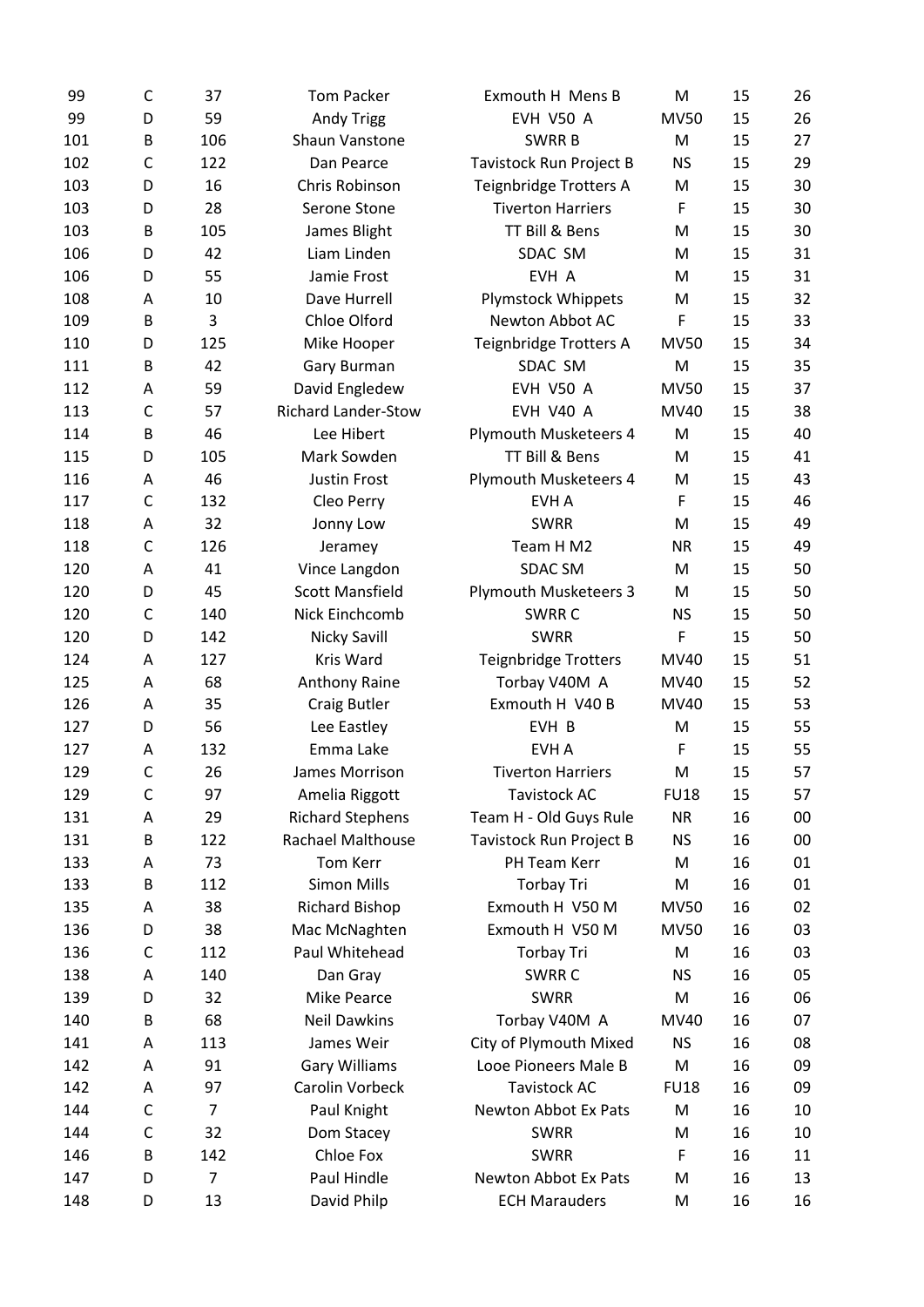| 149 | C            | 21  | Amy Carey-Jones        | SWRR V35                     | <b>FV35</b> | 16 | 17 |
|-----|--------------|-----|------------------------|------------------------------|-------------|----|----|
| 149 | Α            | 28  | Lauren Burd            | <b>Tiverton Harriers</b>     | F           | 16 | 17 |
| 151 | Α            | 12  | <b>Marcus Wills</b>    | <b>ECH Buccaneers</b>        | M           | 16 | 18 |
| 151 | B            | 36  | Simon J Beer           | Exmouth H Mens C             | M           | 16 | 18 |
| 151 | D            | 139 | Alan Boone             | Teignbridge Trotters B       | <b>MV50</b> | 16 | 18 |
| 154 | D            | 106 | Harry German           | <b>SWRRB</b>                 | M           | 16 | 19 |
| 155 | B            | 26  | Nathan Luxton          | <b>Tiverton Harriers</b>     | M           | 16 | 22 |
| 155 | D            | 67  | Jules Kitching         | Torbay Sen M                 | M           | 16 | 22 |
| 155 | Α            | 84  | Mandy Wheeler          | Teignbridge Trotters F45     | <b>FV45</b> | 16 | 22 |
| 155 | D            | 127 | Duncan Knight          | <b>Teignbridge Trotters</b>  | MV40        | 16 | 22 |
| 159 | B            | 73  | Justin Smith           | PH Team Kerr                 | M           | 16 | 23 |
| 159 | A            | 77  | Ami Yetton             | PH Team Yetton               | F           | 16 | 23 |
| 161 | D            | 60  | Russ Mogridge          | EVH V50 B                    | <b>MV50</b> | 16 | 24 |
| 162 | B            | 114 | <b>Glynn Hughes</b>    | Torbay Tri                   | <b>MV50</b> | 16 | 25 |
| 163 | $\mathsf{C}$ | 42  | Jeremy Goddard         | SDAC SM                      | M           | 16 | 26 |
| 163 | $\mathsf{C}$ | 47  | Matthew Grzenda        | <b>Plymouth Musketeers 5</b> | M           | 16 | 26 |
| 165 | Α            | 118 | <b>Isaac Saunders</b>  | City of Plymouth Juniors     | <b>MU18</b> | 16 | 28 |
| 166 | B            | 30  | Claudia Serien         | Team H 1 F                   | <b>NR</b>   | 16 | 29 |
| 166 | D            | 36  | <b>Steve Toomey</b>    | Exmouth H Mens C             | M           | 16 | 29 |
| 166 | Α            | 144 | Hannah Bown            | <b>Exmouth Harriers</b>      | F           | 16 | 29 |
| 169 | Α            | 139 | Derek Skinner          | Teignbridge Trotters B       | <b>MV50</b> | 16 | 31 |
| 170 | B            | 34  | Andrew Johnson         | Exmouth H V40 C              | MV40        | 16 | 32 |
| 170 | D            | 65  | <b>Martin Bresland</b> | <b>Torbay Mix</b>            | <b>NS</b>   | 16 | 32 |
| 170 | D            | 140 | Dan Gray               | SWRR C                       | <b>NS</b>   | 16 | 32 |
| 173 | D            | 46  | Matt Penry             | Plymouth Musketeers 4        | M           | 16 | 33 |
| 173 | D            | 135 | Cleo Perry             | <b>EVH Gin or Bust</b>       | <b>FV35</b> | 16 | 33 |
| 175 | B            | 38  | Des White              | Exmouth H V50 M              | <b>MV50</b> | 16 | 37 |
| 176 | C            | 13  | Chris Ullman           | <b>ECH Marauders</b>         | M           | 16 | 40 |
| 177 | D            | 43  | <b>Stuart Queen</b>    | Plymouth Musketeers 1        | M           | 16 | 42 |
| 177 | $\mathsf{C}$ | 45  | Dan Case               | <b>Plymouth Musketeers 3</b> | M           | 16 | 42 |
| 179 | D            | 29  | lan Lamerton           | Team H - Old Guys Rule       | <b>NR</b>   | 16 | 43 |
| 179 | C            | 73  | Matt Walkey            | PH Team Kerr                 | M           | 16 | 43 |
| 181 | Α            | 47  | Mike Walsh             | <b>Plymouth Musketeers 5</b> | M           | 16 | 45 |
| 182 | B            | 32  | Rob Graham             | <b>SWRR</b>                  | M           | 16 | 46 |
| 182 | C            | 46  | Mark Cullerton         | Plymouth Musketeers 4        | M           | 16 | 46 |
| 182 | C            | 56  | <b>Daniel Francis</b>  | EVH B                        | M           | 16 | 46 |
| 182 | Α            | 58  | Craig MacAlpine        | EVH V40 B                    | MV40        | 16 | 46 |
| 186 | Α            | 21  | Victoria Hill          | SWRR V35                     | <b>FV35</b> | 16 | 47 |
| 186 | C            | 38  | Hugh Marsden           | Exmouth H V50 M              | <b>MV50</b> | 16 | 47 |
| 188 | C            | 59  | Mike Hanson            | <b>EVH V50 A</b>             | <b>MV50</b> | 16 | 48 |
| 189 | D            | 14  | <b>Revis Crowle</b>    | <b>ECH Scrambled Legs</b>    | F           | 16 | 50 |
| 190 | C            | 16  | Josh Taylor            | Teignbridge Trotters A       | M           | 16 | 51 |
| 190 | Α            | 142 | Rachel Wilmott         | <b>SWRR</b>                  | F           | 16 | 51 |
| 192 | Α            | 30  | <b>Emily Warren</b>    | Team H 1 F                   | <b>NR</b>   | 16 | 53 |
| 193 | D            | 40  | Kieran Ferris          | SWRR D                       | M           | 16 | 54 |
| 194 | B            | 28  | Helen Kirby            | <b>Tiverton Harriers</b>     | F           | 16 | 56 |
| 195 | Α            | 34  | Scott Jordan           | Exmouth H V40 C              | MV40        | 16 | 57 |
| 196 | Α            | 114 | Frank Reay             | <b>Torbay Tri</b>            | <b>MV50</b> | 16 | 58 |
| 197 | D            | 84  | <b>Tracy Elphic</b>    | Teignbridge Trotters F45     | <b>FV45</b> | 17 | 01 |
| 198 | Α            | 14  | Helen Morse            | <b>ECH Scrambled Legs</b>    | F           | 17 | 02 |
|     |              |     |                        |                              |             |    |    |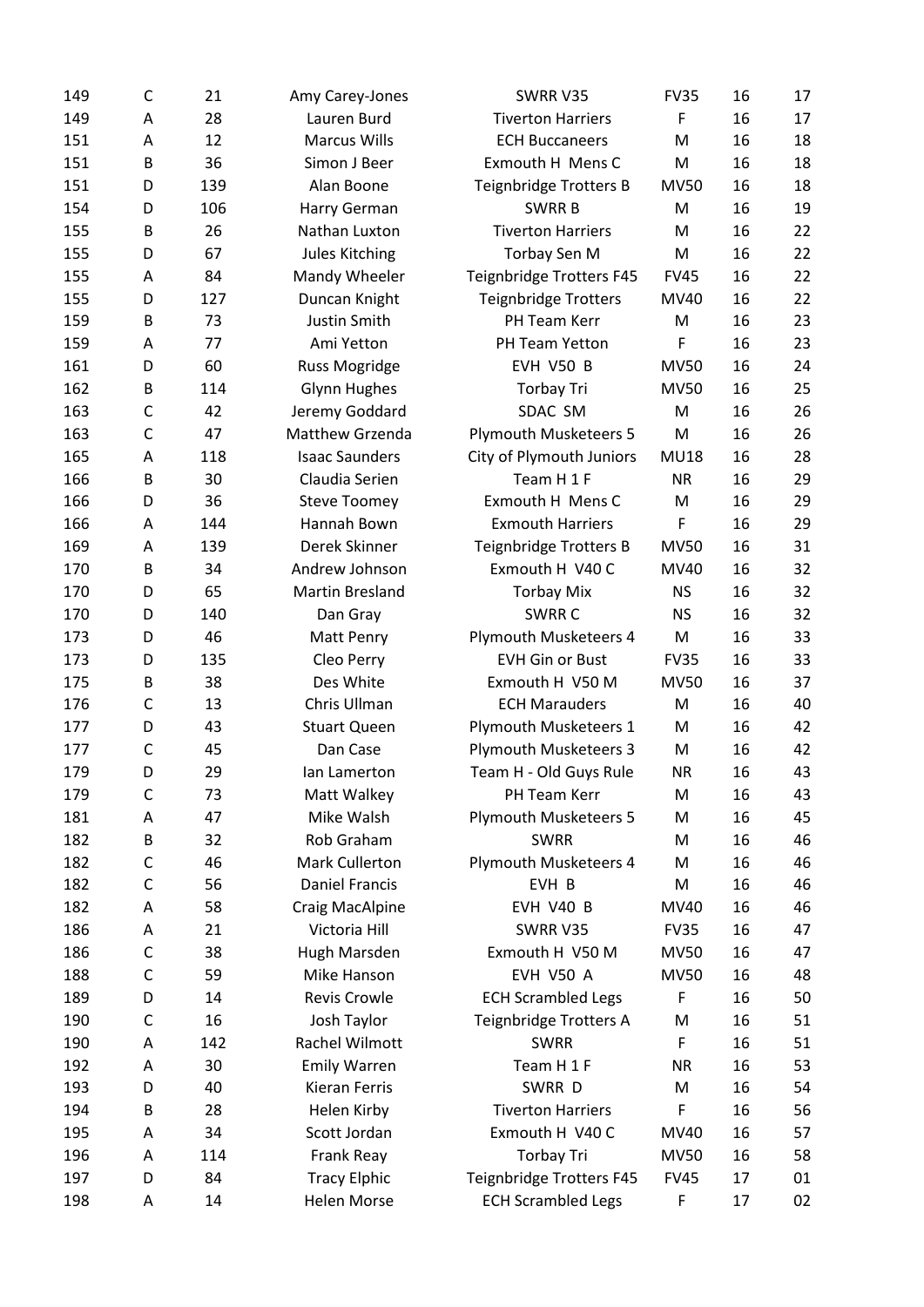| 199 | C            | 28             | Katherine Humphreys    | <b>Tiverton Harriers</b>        | F           | 17 | 03 |
|-----|--------------|----------------|------------------------|---------------------------------|-------------|----|----|
| 199 | C            | 30             | Lauren Knox            | Team H 1 F                      | <b>NR</b>   | 17 | 03 |
| 199 | D            | 34             | <b>Richard Bishop</b>  | Exmouth H V40 C                 | MV40        | 17 | 03 |
| 202 | D            | 74             | John Murray            | PH Team Laity                   | M           | 17 | 05 |
| 202 | C            | 105            | Ben Berry              | TT Bill & Bens                  | M           | 17 | 05 |
| 204 | C            | 74             | Paul Jewell            | PH Team Laity                   | M           | 17 | 07 |
| 205 | B            | 139            | Peter Hayward          | <b>Teignbridge Trotters B</b>   | <b>MV50</b> | 17 | 10 |
| 206 | D            | 21             | <b>Emilie Lewis</b>    | SWRR V35                        | <b>FV35</b> | 17 | 11 |
| 206 | B            | 74             | Dave Shalders          | PH Team Laity                   | M           | 17 | 11 |
| 208 | C            | 125            | James Saunders         | Teignbridge Trotters A          | <b>MV50</b> | 17 | 12 |
| 209 | $\mathsf{C}$ | 10             | <b>Steve Rose</b>      | <b>Plymstock Whippets</b>       | M           | 17 | 15 |
| 209 | B            | 97             | Kristina Cade          | <b>Tavistock AC</b>             | <b>FU18</b> | 17 | 15 |
| 211 | B            | 144            | Emma White             | <b>Exmouth Harriers</b>         | F           | 17 | 16 |
| 212 | B            | 43             | Andy Bees              | Plymouth Musketeers 1           | M           | 17 | 17 |
| 212 | B            | 140            | Alister Ferguson       | SWRR C                          | <b>NS</b>   | 17 | 17 |
| 214 | D            | 57             | Dave Church            | <b>EVH V40 A</b>                | MV40        | 17 | 18 |
| 215 | D            | 17             | <b>Caitlin Bonning</b> | <b>Bin Ends</b>                 | <b>NS</b>   | 17 | 20 |
| 216 | D            | 77             | Naomi Benson           | PH Team Yetton                  | F           | 17 | 21 |
| 216 | B            | 120            | Cathy Parkinson        | <b>Torbay Tri</b>               | <b>FV45</b> | 17 | 21 |
| 216 | D            | 144            | Alice Kelly            | <b>Exmouth Harriers</b>         | F           | 17 | 21 |
| 219 | B            | 91             | Sean Baker             | Looe Pioneers Male B            | M           | 17 | 22 |
| 220 | Α            | 70             | lan Hayward            | Torbay V50M A                   | <b>MV50</b> | 17 | 23 |
| 220 | D            | 114            | Ian McClean            | <b>Torbay Tri</b>               | <b>MV50</b> | 17 | 23 |
| 222 | Α            | 43             | <b>Will Lewis</b>      | Plymouth Musketeers 1           | M           | 17 | 26 |
| 223 | D            | 75             | Michael Hine           | PH Team Bennett                 | MV40        | 17 | 27 |
| 224 | Α            | 36             | Ben White              | Exmouth H Mens C                | M           | 17 | 28 |
| 224 | D            | 97             | Natasha Farrington     | <b>Tavistock AC</b>             | <b>FU18</b> | 17 | 28 |
| 226 | $\mathsf{C}$ | 15             | <b>Helen Morse</b>     | <b>ECH Blister Sisters</b>      | F           | 17 | 29 |
| 227 | A            | 74             | <b>Steve Laity</b>     | PH Team Laity                   | M           | 17 | 30 |
| 227 | D            | 91             | Paddy Odle             | Looe Pioneers Male B            | M           | 17 | 30 |
| 229 | B            | 145            | Louise Hempstead       | <b>Exmouth Harriers</b>         | <b>FV35</b> | 17 | 31 |
| 230 | D            | 120            | Wendy Urban            | <b>Torbay Tri</b>               | <b>FV45</b> | 17 | 33 |
| 231 | Α            | 60             | <b>Neil Moffatt</b>    | EVH V50 B                       | <b>MV50</b> | 17 | 34 |
| 231 | C            | 144            | Paula Hawkins          | <b>Exmouth Harriers</b>         | F           | 17 | 34 |
| 233 | Α            | 88             | Jacki Woon             | <b>Teignbridge Trotters F55</b> | <b>FV55</b> | 17 | 37 |
| 234 | B            | $\overline{7}$ | Matt Woodger           | Newton Abbot Ex Pats            | M           | 17 | 38 |
| 234 | C            | 29             | Graeme Ash             | Team H - Old Guys Rule          | <b>NR</b>   | 17 | 38 |
| 236 | Α            | 19             | <b>Bev Dowrick</b>     | PRR Are We There Yet            | <b>FV35</b> | 17 | 39 |
| 237 | Α            | 76             | James Boylin           | PH Team Boylin                  | M           | 17 | 40 |
| 238 | Α            | 75             | <b>Andrew Bennett</b>  | PH Team Bennett                 | MV40        | 17 | 42 |
| 239 | B            | 45             | Kris Jones             | <b>Plymouth Musketeers 3</b>    | M           | 17 | 44 |
| 239 | Α            | 141            | <b>Tom Besford</b>     | <b>Teignbridge Trotters B</b>   | M           | 17 | 44 |
| 241 | C            | 91             | Joe Maywood            | Looe Pioneers Male B            | M           | 17 | 46 |
| 241 | Α            | 94             | Rebecca Hanley         | <b>Teignbridge Trotters</b>     | F           | 17 | 46 |
| 243 | B            | 10             | John Woolven-Allen     | <b>Plymstock Whippets</b>       | M           | 17 | 47 |
| 243 | B            | 75             | John Selwood           | PH Team Bennett                 | MV40        | 17 | 47 |
| 245 | Α            | 27             | <b>Walter Andrews</b>  | <b>Tiverton Harriers</b>        | <b>MV50</b> | 17 | 48 |
| 246 | B            | 29             | Mark Tapp              | Team H - Old Guys Rule          | <b>NR</b>   | 17 | 49 |
| 246 | В            | 70             | Paul Frissen           | Torbay V50M A                   | <b>MV50</b> | 17 | 49 |
| 248 | C            | 67             |                        |                                 |             |    |    |
|     |              |                | Mark Bruce             | Torbay Sen M                    | M           | 17 | 51 |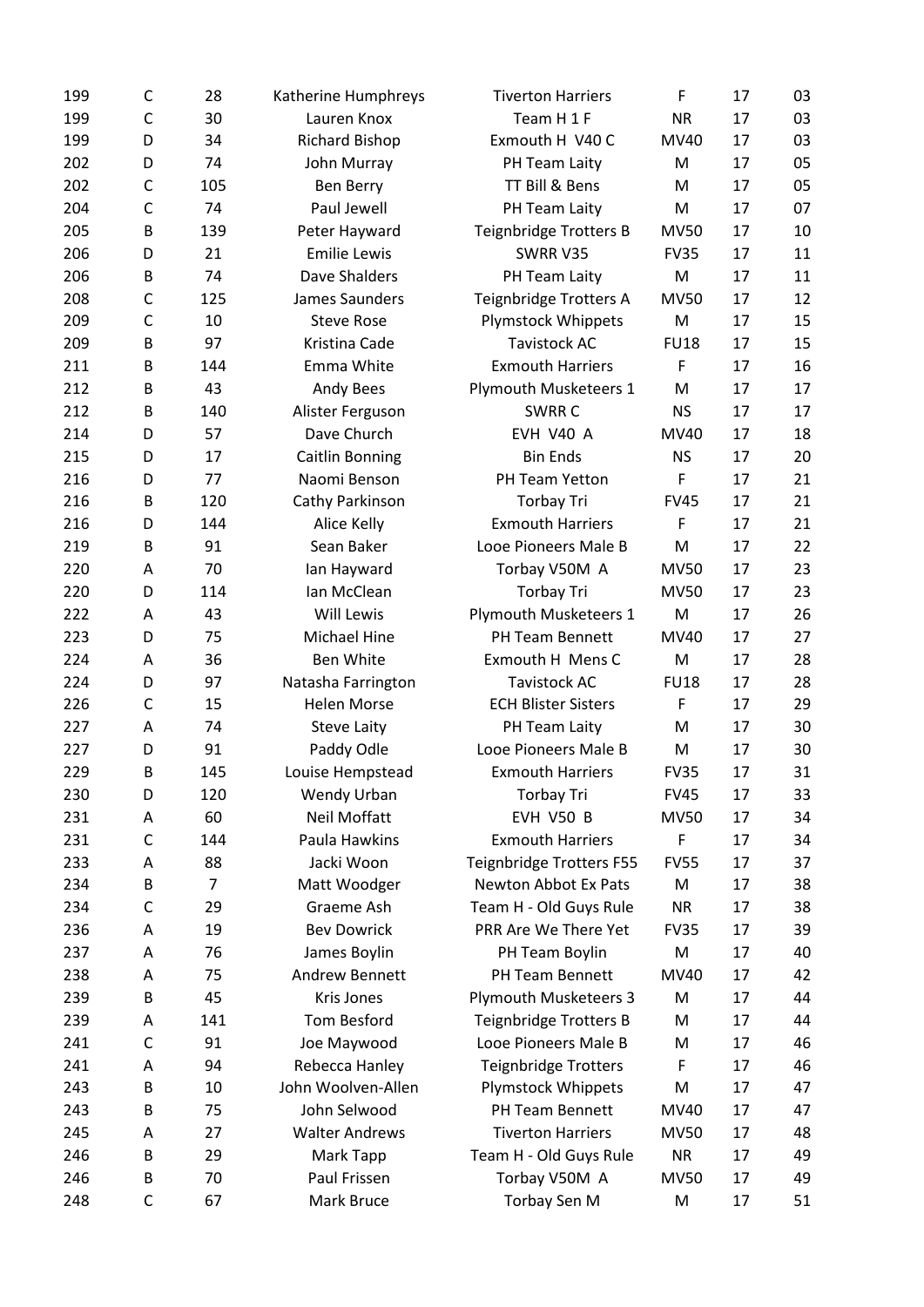| 248 | D            | 70             | Steven Wilbraham       | Torbay V50M A                  | <b>MV50</b> | 17 | 51 |
|-----|--------------|----------------|------------------------|--------------------------------|-------------|----|----|
| 250 | B            | 113            | Ellie Kevern           | City of Plymouth Mixed         | <b>NS</b>   | 17 | 52 |
| 251 | Α            | 40             | Jonathan Major         | SWRR D                         | M           | 17 | 53 |
| 252 | C            | 27             | Jeff Curd              | <b>Tiverton Harriers</b>       | <b>MV50</b> | 17 | 54 |
| 252 | B            | 90             | Sarah Pike             | <b>Teignbridge Trotters</b>    | F           | 17 | 54 |
| 254 | D            | 58             | Donncha Scollard       | EVH V40 B                      | MV40        | 17 | 56 |
| 255 | B            | 21             | Suzie Tosh             | SWRR V35                       | <b>FV35</b> | 17 | 58 |
| 255 | D            | 113            | Kate Phillips          | City of Plymouth Mixed         | <b>NS</b>   | 17 | 58 |
| 257 | D            | 30             | Zoe Chapman            | Team H 1 F                     | <b>NR</b>   | 18 | 00 |
| 257 | $\mathsf{C}$ | 139            | <b>Roger Hales</b>     | Teignbridge Trotters B         | <b>MV50</b> | 18 | 00 |
| 259 | $\mathsf{C}$ | 65             | <b>Fleur Ricklin</b>   | <b>Torbay Mix</b>              | <b>NS</b>   | 18 | 03 |
| 260 | Α            | $\overline{2}$ | Mark Bricknell         | <b>Plymstock Plodders</b>      | <b>NS</b>   | 18 | 04 |
| 261 | B            | 84             | Kathryn Steenson       | Teignbridge Trotters F45       | <b>FV45</b> | 18 | 05 |
| 261 | Α            | 133            | Jimmy Donovan          | Teignbridge Trotters C         | M           | 18 | 05 |
| 263 | B            | 14             | Aimee Turpie           | <b>ECH Scrambled Legs</b>      | F           | 18 | 06 |
| 264 | D            | 12             | Glenn Wood             | <b>ECH Buccaneers</b>          | M           | 18 | 07 |
| 264 | $\mathsf{C}$ | 43             | <b>Gary Pope</b>       | Plymouth Musketeers 1          | M           | 18 | 07 |
| 264 | Α            | 145            | Kate Baxter            | <b>Exmouth Harriers</b>        | <b>FV35</b> | 18 | 07 |
| 267 | B            | 12             | Alex Coley             | <b>ECH Buccaneers</b>          | M           | 18 | 10 |
| 267 | Α            | 90             | Jo Randall             | <b>Teignbridge Trotters</b>    | F           | 18 | 10 |
| 269 | D            | 26             | Leonard O'Connell      | <b>Tiverton Harriers</b>       | M           | 18 | 12 |
| 270 | Α            | 23             | Julie Hedges           | SWRR V55                       | <b>FV55</b> | 18 | 13 |
| 270 | D            | 24             | Lewis Jones            | SWRR V60                       | MV60        | 18 | 13 |
| 270 | D            | 130            | Ella Isaias            | <b>EVT Teens</b>               | <b>FU18</b> | 18 | 13 |
| 270 | C            | 145            | Lisa Hatchard          | <b>Exmouth Harriers</b>        | <b>FV35</b> | 18 | 13 |
| 274 | C            | 70             | David Maxwell          | Torbay V50M A                  | <b>MV50</b> | 18 | 16 |
| 275 | B            | 56             | Ray Male               | EVH B                          | M           | 18 | 18 |
| 275 | Α            | 120            | Sarah Welsh            | <b>Torbay Tri</b>              | <b>FV45</b> | 18 | 18 |
| 277 | $\mathsf{C}$ | 127            | <b>Nigel Barnett</b>   | <b>Teignbridge Trotters</b>    | MV40        | 18 | 20 |
| 278 | Α            | 98             | Wes Wells              | TT Oldies but Goldies          | MV40        | 18 | 21 |
| 279 | $\mathsf{C}$ | 18             | Soozie Trice           | <b>Tavistock AC</b>            | <b>FV35</b> | 18 | 22 |
| 279 | C            | 36             | Phil Hatchard          | Exmouth H Mens C               | M           | 18 | 22 |
| 279 | Α            | 50             | Lynda Harris           | Plymouth Musketeers F2         | <b>FV35</b> | 18 | 22 |
| 279 | C            | 60             | <b>Ken Summers</b>     | <b>EVH V50 B</b>               | <b>MV50</b> | 18 | 22 |
| 283 | D            | 5              | Mark Bolt              | <b>Plymstock Roadrunners 3</b> | <b>NS</b>   | 18 | 23 |
| 283 | Α            | 51             | Sam Martin             | <b>Plymouth Musketeers F3</b>  | <b>FV35</b> | 18 | 23 |
| 283 | Α            | 66             | Cassandra Harrison     | <b>Torbay Sen F</b>            | F           | 18 | 23 |
|     |              | 48             |                        |                                | M           | 18 | 24 |
| 286 | Α            |                | Alan Hocking           | Plymouth Musketeers 6          |             |    |    |
| 287 | C            | 71             | Keith Simpson          | Torbay V50M B                  | <b>MV50</b> | 18 | 25 |
| 287 | В            | 132            | Rebecca Lee            | EVH A                          | F           | 18 | 25 |
| 289 | Α            | 18             | Helen Orme             | <b>Tavistock AC</b>            | <b>FV35</b> | 18 | 26 |
| 290 | Α            | 17             | <b>Michael Bonning</b> | <b>Bin Ends</b>                | <b>NS</b>   | 18 | 27 |
| 291 | D            | 41             | <b>Chris Reece</b>     | SDAC SM                        | M           | 18 | 29 |
| 291 | C            | 98             | Paul Caulfield         | TT Oldies but Goldies          | MV40        | 18 | 29 |
| 291 | D            | 129            | Emma German            | Chudleigh WRC B                | <b>NR</b>   | 18 | 29 |
| 294 | C            | 84             | Kim Knight             | Teignbridge Trotters F45       | <b>FV45</b> | 18 | 30 |
| 295 | В            | 40             | Stephen Collier        | SWRR D                         | M           | 18 | 31 |
| 296 | D            | 63             | Jo Loten               | Torbay V45                     | <b>FV45</b> | 18 | 36 |
| 297 | C            | 3              | Danielle Page          | Newton Abbot AC                | F           | 18 | 37 |
| 297 | B            | 77             | Nicola Noble           | PH Team Yetton                 | F           | 18 | 37 |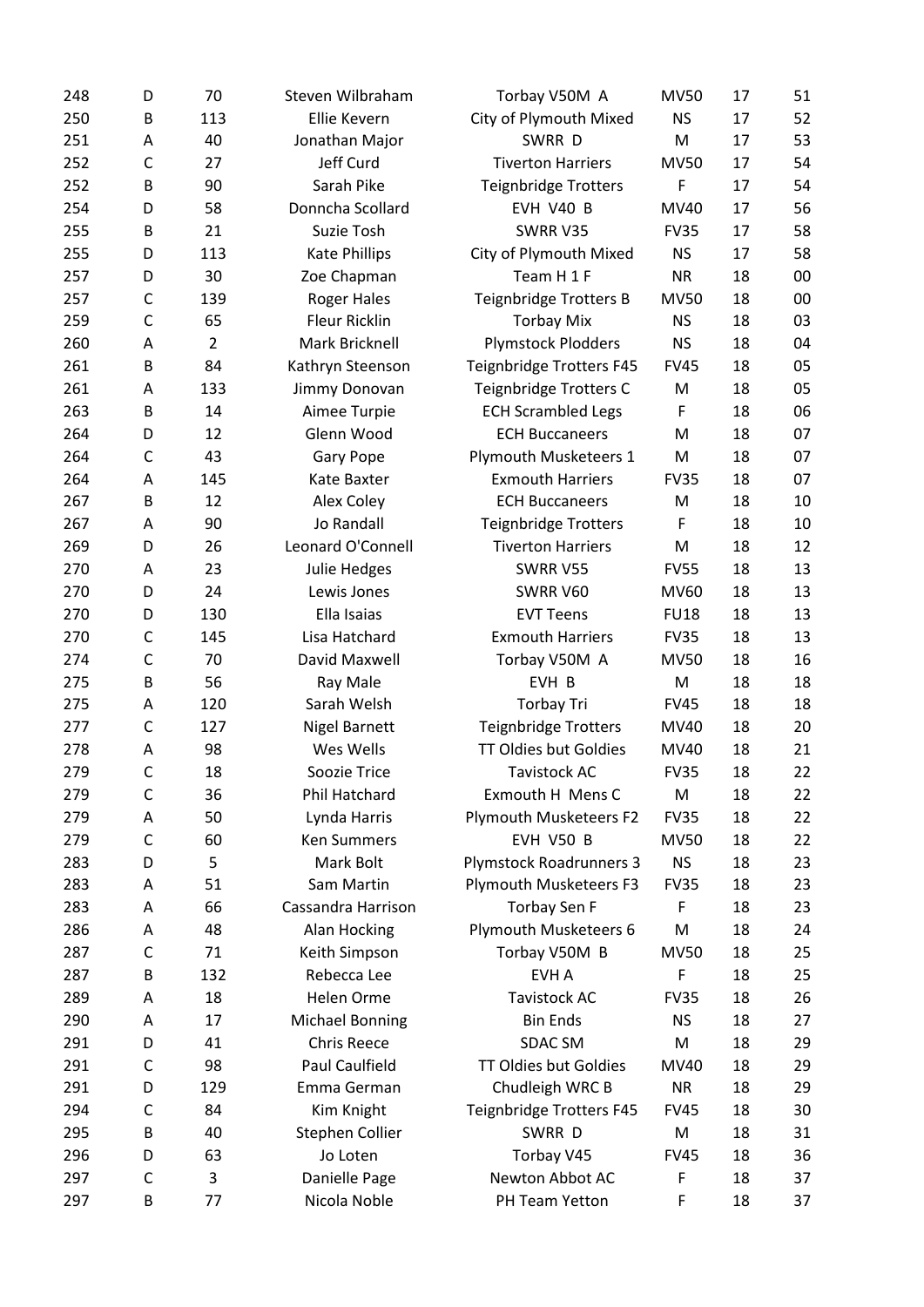| 299 | C            | 40  | Neil Adger             | SWRR D                             | M           | 18 | 38 |
|-----|--------------|-----|------------------------|------------------------------------|-------------|----|----|
| 299 | D            | 62  | Karen Baddeley         | Torbay V55                         | <b>FV55</b> | 18 | 38 |
| 301 | D            | 48  | Dan Griddle            | Plymouth Musketeers 6              | M           | 18 | 39 |
| 302 | C            | 128 | Sarah Welsh            | <b>Torbay Tri</b>                  | <b>NS</b>   | 18 | 40 |
| 303 | Α            | 138 | Sara Tapp              | <b>Team H Beauties</b>             | <b>NR</b>   | 18 | 42 |
| 304 | C            | 143 | Julie Payne            | <b>Exmouth Harriers</b>            | <b>FV45</b> | 18 | 49 |
| 305 | $\mathsf{C}$ | 14  | Louise Littlewood      | <b>ECH Scrambled Legs</b>          | F           | 18 | 51 |
| 306 | B            | 60  | David Lloyd            | EVH V50 B                          | <b>MV50</b> | 18 | 55 |
| 307 | Α            | 143 | Susan Hill             | <b>Exmouth Harriers</b>            | <b>FV45</b> | 18 | 57 |
| 308 | B            | 58  | Mark Livermore         | EVH V40 B                          | MV40        | 18 | 58 |
| 309 | B            | 127 | Nathan Elphick         | <b>Teignbridge Trotters</b>        | MV40        | 19 | 01 |
| 310 | B            | 18  | Nicole Heryet          | <b>Tavistock AC</b>                | <b>FV35</b> | 19 | 02 |
| 311 | D            | 23  | Karen Cook             | SWRR V55                           | <b>FV55</b> | 19 | 04 |
| 312 | C            | 114 | Graham Reynolds        | <b>Torbay Tri</b>                  | <b>MV50</b> | 19 | 05 |
| 313 | $\mathsf{C}$ | 50  | Sarah Whittaker        | Plymouth Musketeers F2             | <b>FV35</b> | 19 | 06 |
| 313 | D            | 90  | <b>Wendy Goldthorp</b> | <b>Teignbridge Trotters</b>        | F           | 19 | 06 |
| 315 | B            | 44  | <b>Phill Bees</b>      | <b>Plymouth Musketeers 2</b>       | <b>MV50</b> | 19 | 08 |
| 315 | Α            | 89  | <b>Helen Lawes</b>     | Looe Pioneers Female A             | <b>FV35</b> | 19 | 08 |
| 315 | B            | 92  | Christian Boyce        | Looe Pioneers Male C               | <b>MV40</b> | 19 | 08 |
| 315 | C            | 131 | Alison Engledew        | <b>EVH Babes</b>                   | <b>FV55</b> | 19 | 08 |
| 319 | B            | 4   | <b>Steve Cooksley</b>  | <b>Plymstock Runners</b>           | <b>NS</b>   | 19 | 09 |
| 320 | $\mathsf{C}$ | 69  | <b>Matthew Botting</b> | Torbay V40M B                      | MV40        | 19 | 10 |
| 320 | D            | 69  | <b>Peter McCaig</b>    | Torbay V40M B                      | MV40        | 19 | 10 |
| 322 | $\mathsf{C}$ | 90  | Kate Lenthall          | <b>Teignbridge Trotters</b>        | F           | 19 | 11 |
| 323 | D            | 51  | Louise Marsland        | Plymouth Musketeers F3             | <b>FV35</b> | 19 | 12 |
| 324 | C            | 76  | Stuart Iverson         | PH Team Boylin                     | M           | 19 | 13 |
|     | $\mathsf{C}$ |     |                        |                                    |             |    | 13 |
| 324 |              | 77  | Kellie Boylin          | PH Team Yetton                     | F           | 19 |    |
| 324 | Α            | 78  | Jill Selwood           | PH Team Selwood<br><b>Bin Ends</b> | F           | 19 | 13 |
| 327 | $\mathsf{C}$ | 17  | <b>Yvonne Farrell</b>  |                                    | <b>NS</b>   | 19 | 14 |
| 328 | Α            | 136 | Kate Medlicott         | <b>EVH Educaters</b>               | <b>FV45</b> | 19 | 15 |
| 329 | D            | 76  | <b>Steve Williams</b>  | PH Team Boylin                     | M           | 19 | 16 |
| 330 | B            | 57  | Phil Adderley          | EVH V40 A                          | MV40        | 19 | 20 |
| 331 | B            | 41  | <b>Francis Hayes</b>   | SDAC SM                            | M           | 19 | 21 |
| 331 | B            | 51  | Sarah Robinson         | Plymouth Musketeers F3             | <b>FV35</b> | 19 | 21 |
| 333 | B            | 63  | Sara Crozier           | Torbay V45                         | <b>FV45</b> | 19 | 24 |
| 334 | D            | 22  | Ali German             | <b>SWRR Senior B</b>               | F           | 19 | 27 |
| 334 | В            | 141 | Max Conroy             | Teignbridge Trotters B             | M           | 19 | 27 |
| 336 | C            | 58  | <b>Richard Lane</b>    | EVH V40 B                          | MV40        | 19 | 29 |
| 336 | B            | 66  | Josie Ratcliffe        | <b>Torbay Sen F</b>                | F           | 19 | 29 |
| 338 | $\mathsf{C}$ | 89  | Emma Baker             | Looe Pioneers Female A             | <b>FV35</b> | 19 | 31 |
| 338 | C            | 141 | Chris Wride            | Teignbridge Trotters B             | M           | 19 | 31 |
| 340 | D            | 138 | Ally Waldron           | <b>Team H Beauties</b>             | <b>NR</b>   | 19 | 34 |
| 341 | D            | 143 | Nicola Kelly           | <b>Exmouth Harriers</b>            | <b>FV45</b> | 19 | 36 |
| 342 | C            | 75  | <b>Terry Bartlett</b>  | PH Team Bennett                    | MV40        | 19 | 38 |
| 343 | Α            | 22  | <b>Tracey Lloyd</b>    | <b>SWRR Senior B</b>               | F           | 19 | 39 |
| 343 | D            | 98  | Simon Ryan             | TT Oldies but Goldies              | MV40        | 19 | 39 |
| 345 | C            | 4   | Jeremy Clarke          | <b>Plymstock Runners</b>           | <b>NS</b>   | 19 | 41 |
| 345 | Α            | 61  | Bob Jeffery            | <b>EVH V60</b>                     | MV60        | 19 | 41 |
| 345 | B            | 98  | Kevin Baskott          | TT Oldies but Goldies              | MV40        | 19 | 41 |
| 348 | $\mathsf C$  | 23  | Vanda Vander Linden    | SWRR V55                           | <b>FV55</b> | 19 | 45 |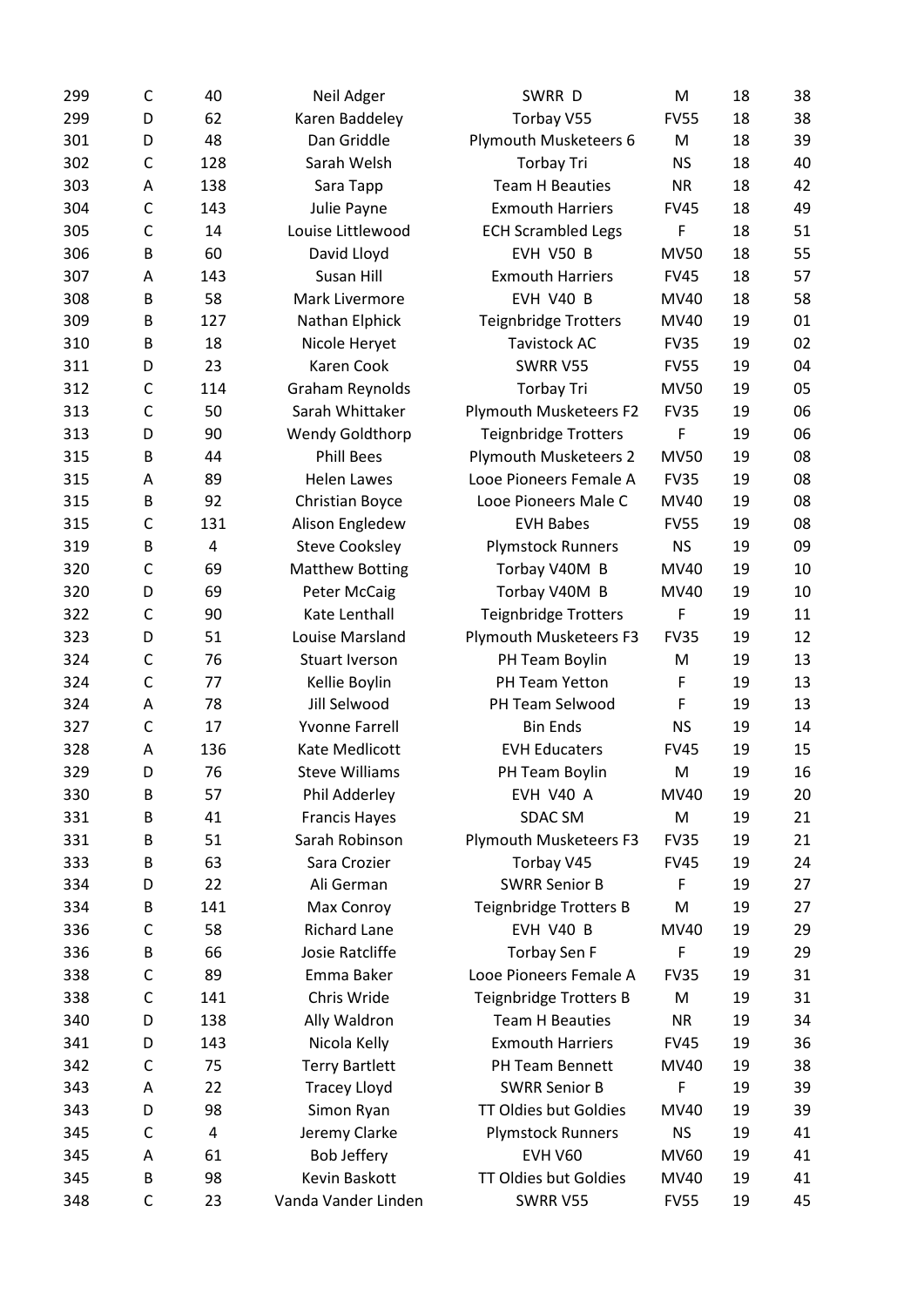| 349 | Α            | 44  | Chris Whipp             | <b>Plymouth Musketeers 2</b>                         | <b>MV50</b> | 19 | 47 |
|-----|--------------|-----|-------------------------|------------------------------------------------------|-------------|----|----|
| 350 | Α            | 69  | Nick Dance              | Torbay V40M B                                        | MV40        | 19 | 51 |
| 350 | $\mathsf{C}$ | 142 | Zara Salman             | <b>SWRR</b>                                          | F           | 19 | 51 |
| 352 | Α            | 24  | Dave Evans              | SWRR V60                                             | MV60        | 19 | 52 |
| 352 | D            | 86  | <b>Fred Jenkins</b>     | Instinctive Sports Men                               | <b>NS</b>   | 19 | 52 |
| 354 | B            | 86  | <b>Fred Jenkins</b>     | Instinctive Sports Men                               | <b>NS</b>   | 19 | 53 |
| 355 | C            | 41  | Neil Hayes              | <b>SDAC SM</b>                                       | M           | 19 | 54 |
| 355 | $\mathsf C$  | 48  | <b>Stuart Riley</b>     | Plymouth Musketeers 6                                | M           | 19 | 54 |
| 357 | $\mathsf{C}$ | 93  | John Gossan             | Looe Pioneers Male D                                 | <b>MV50</b> | 19 | 56 |
| 358 | Α            | 5   | Stephen Leonard         | <b>Plymstock Roadrunners 3</b>                       | <b>NS</b>   | 19 | 57 |
| 358 | B            | 69  | Simon Gilboy            | Torbay V40M B                                        | MV40        | 19 | 57 |
| 360 | D            | 44  | Rodney Hillebrandt      | <b>Plymouth Musketeers 2</b>                         | <b>MV50</b> | 19 | 58 |
| 360 | Α            | 63  | Hayley Ratcliffe        | Torbay V45                                           | <b>FV45</b> | 19 | 58 |
| 362 | D            | 18  | Sarah Holland           | <b>Tavistock AC</b>                                  | <b>FV35</b> | 19 | 59 |
| 363 | B            | 130 | Poppy Groom             | <b>EVT Teens</b>                                     | <b>FU18</b> | 20 | 00 |
| 364 | B            | 62  | Julia Schofield         | Torbay V55                                           | <b>FV55</b> | 20 | 01 |
| 365 | C            | 22  | Laura Nicholls          | <b>SWRR Senior B</b>                                 | F           | 20 | 02 |
| 365 | $\mathsf{C}$ | 24  | <b>Tony Gale</b>        | SWRR V60                                             | MV60        | 20 | 02 |
| 365 | B            | 50  | <b>Tracey Cullerton</b> | Plymouth Musketeers F2                               | <b>FV35</b> | 20 | 02 |
| 365 | Α            | 85  | Di Foster               | Looe Pioneers Female B                               | F           | 20 | 02 |
| 369 | C            | 9   | Vanessa Prout           | Quay Fit                                             | <b>NR</b>   | 20 | 04 |
| 369 | $\mathsf{C}$ | 63  | Karen Frissen           | Torbay V45                                           | <b>FV45</b> | 20 | 04 |
| 371 | Α            | 130 | Anna Lake               | <b>EVT Teens</b>                                     | <b>FU18</b> | 20 | 05 |
| 372 | D            | 89  | Alison Catnach          | Looe Pioneers Female A                               | <b>FV35</b> | 20 | 07 |
| 372 | B            | 131 | Pam Duncan              | <b>EVH Babes</b>                                     | <b>FV55</b> | 20 | 07 |
| 372 | C            | 136 | Linda McFadzen          | <b>EVH Educaters</b>                                 | <b>FV45</b> | 20 | 07 |
| 375 | D            | 137 | Jo Cole                 | Chudleigh WRC A                                      | <b>NR</b>   | 20 | 08 |
| 376 | D            | 133 | Dermot Smith            |                                                      |             | 20 | 13 |
| 377 | B            | 15  | Natasha Duffy           | Teignbridge Trotters C<br><b>ECH Blister Sisters</b> | M<br>F      | 20 | 16 |
| 378 | C            | 137 | Natalie Stirrat         |                                                      | <b>NR</b>   | 20 | 17 |
|     |              |     | Lorna Lucian            | Chudleigh WRC A                                      |             |    | 19 |
| 379 | D            | 80  |                         | PH Team Board                                        | <b>FV35</b> | 20 |    |
| 380 | Α            | 99  | <b>Maggie Bunting</b>   | TT Ladies wot run<br><b>EVH Babes</b>                | <b>FV45</b> | 20 | 21 |
| 381 | Α            | 131 | Katy Mogridge           |                                                      | <b>FV55</b> | 20 | 22 |
| 382 | B            | 22  | <b>Gail Furness</b>     | <b>SWRR Senior B</b>                                 | F           | 20 | 23 |
| 383 | B            | 78  | Karen Cheek             | PH Team Selwood                                      | F           | 20 | 24 |
| 384 | D            | 83  | Lisa Williams           | <b>Instinctive Sports Ladies</b>                     | F           | 20 | 26 |
| 385 | D            | 93  | <b>Martin Gregory</b>   | Looe Pioneers Male D                                 | <b>MV50</b> | 20 | 27 |
| 386 | B            | 20  | Helen Soby              | <b>Scrambled Legs</b>                                | <b>NR</b>   | 20 | 31 |
| 386 | В            | 67  | <b>Craig McGuire</b>    | Torbay Sen M                                         | M           | 20 | 31 |
| 386 | B            | 138 | Sonya Clarke            | <b>Team H Beauties</b>                               | <b>NR</b>   | 20 | 31 |
| 389 | B            | 17  | <b>Denise Tracey</b>    | <b>Bin Ends</b>                                      | <b>NS</b>   | 20 | 32 |
| 390 | B            | 143 | Dawn Teed               | <b>Exmouth Harriers</b>                              | <b>FV45</b> | 20 | 34 |
| 391 | Α            | 71  | Ray Brown               | Torbay V50M B                                        | <b>MV50</b> | 20 | 35 |
| 392 | B            | 89  | <b>Tania Elliot</b>     | Looe Pioneers Female A                               | <b>FV35</b> | 20 | 36 |
| 393 | Α            | 95  | Phoebe Lawes            | Looe Pioneers Female D                               | F           | 20 | 37 |
| 393 | C            | 120 | Val McClean             | <b>Torbay Tri</b>                                    | <b>FV45</b> | 20 | 37 |
| 395 | C            | 66  | Amy Roberts             | <b>Torbay Sen F</b>                                  | F           | 20 | 38 |
| 396 | B            | 88  | <b>Claire Gillard</b>   | Teignbridge Trotters F55                             | <b>FV55</b> | 20 | 45 |
| 397 | C            | 113 | Hannah Paul             | City of Plymouth Mixed                               | <b>NS</b>   | 20 | 47 |
| 398 | D            | 78  | Millie Wilson           | PH Team Selwood                                      | F           | 20 | 50 |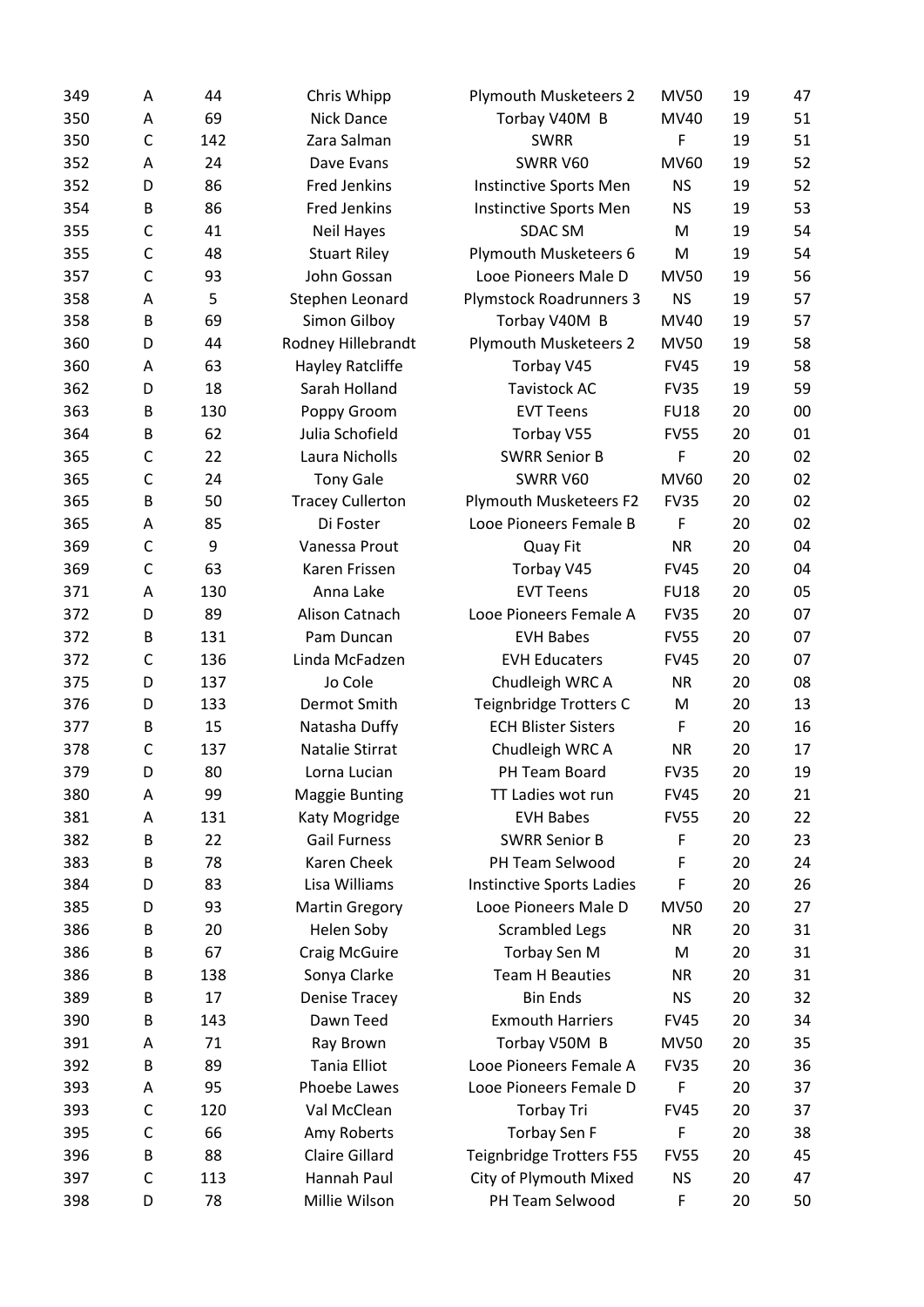| 398 | C            | 79           | Linda Mole             | PH Team Murray                   | <b>FV35</b> | 20 | 50 |
|-----|--------------|--------------|------------------------|----------------------------------|-------------|----|----|
| 400 | D            | 145          | Alison Milborrow       | <b>Exmouth Harriers</b>          | <b>FV35</b> | 20 | 51 |
| 401 | $\mathsf{C}$ | 78           | <b>Hayley Cozens</b>   | PH Team Selwood                  | F           | 20 | 52 |
| 402 | Α            | 65           | Emma Gilboy            | <b>Torbay Mix</b>                | <b>NS</b>   | 20 | 53 |
| 403 | D            | 134          | <b>Claire Palmer</b>   | PRR                              | F           | 20 | 54 |
| 404 | Α            | $\mathbf{1}$ | Nicola Ormshaw         | <b>Simply Sensational</b>        | <b>NR</b>   | 20 | 55 |
| 404 | B            | 93           | Graham Foster          | Looe Pioneers Male D             | <b>MV50</b> | 20 | 55 |
| 404 | B            | 137          | Tanya Hunt             | Chudleigh WRC A                  | <b>NR</b>   | 20 | 55 |
| 407 | D            | 3            | Thuza Edworthy         | Newton Abbot AC                  | F           | 20 | 57 |
| 408 | Α            | 20           | Angie Brothers         | <b>Scrambled Legs</b>            | <b>NR</b>   | 20 | 58 |
| 408 | B            | 54           | Lucy Howell            | Plymouth Musketeers F6           | <b>FV35</b> | 20 | 58 |
| 410 | D            | 131          | Carol Hansen           | <b>EVH Babes</b>                 | <b>FV55</b> | 21 | 00 |
| 411 | D            | 61           | Nick McMahon           | <b>EVH V60</b>                   | MV60        | 21 | 01 |
| 411 | D            | 64           | Anita Merrit           | Torbay V35                       | <b>FV35</b> | 21 | 01 |
| 413 | Α            | 134          | Vickki Pethick         | PRR                              | F           | 21 | 02 |
| 414 | Α            | 86           | <b>Paul Griffin</b>    | Instinctive Sports Men           | <b>NS</b>   | 21 | 04 |
| 415 | Α            | 62           | <b>Tessa Hearfield</b> | Torbay V55                       | <b>FV55</b> | 21 | 05 |
| 416 | C            | 62           | <b>Irene Hewings</b>   | Torbay V55                       | <b>FV55</b> | 21 | 07 |
| 417 | $\mathsf{C}$ | 12           | Simon Coley            | <b>ECH Buccaneers</b>            | M           | 21 | 12 |
| 417 | D            | 53           | Miranda Ritchie        | Plymouth Musketeers F5           | <b>FV45</b> | 21 | 12 |
| 419 | $\mathsf{C}$ | 34           | <b>Terance Oldham</b>  | Exmouth H V40 C                  | MV40        | 21 | 13 |
| 419 | $\mathsf{C}$ | 133          | Rod Payne              | Teignbridge Trotters C           | M           | 21 | 13 |
| 419 | B            | 136          | Rose Bralsford         | <b>EVH Educaters</b>             | <b>FV45</b> | 21 | 13 |
| 422 | D            | 8            | <b>Ben Saul</b>        | <b>Goss Fit</b>                  | <b>NR</b>   | 21 | 15 |
| 423 | B            | 79           | Sarah McQuarry         | PH Team Murray                   | <b>FV35</b> | 21 | 19 |
| 424 | D            | 49           | Sarah-Jane Sinclair    | Plymouth Musketeers F1           | <b>FV35</b> | 21 | 22 |
| 425 | B            | 48           | John Ritchie           | Plymouth Musketeers 6            | M           | 21 | 23 |
| 425 | C            | 138          | <b>Clair Pidsley</b>   | <b>Team H Beauties</b>           | <b>NR</b>   | 21 | 23 |
| 427 | D            | $\mathbf{1}$ | <b>Heather Palmer</b>  | Simply Sensational               | <b>NR</b>   | 21 | 25 |
| 428 | $\mathsf{C}$ | 130          | Samantha Miller        | <b>EVT Teens</b>                 | <b>FU18</b> | 21 | 27 |
| 429 | D            | 50           |                        |                                  |             | 21 | 28 |
|     |              |              | Maggie Lamerton        | Plymouth Musketeers F2           | <b>FV35</b> |    |    |
| 430 | B            | 5            | Laura Wills            | <b>Plymstock Roadrunners 3</b>   | <b>NS</b>   | 21 | 29 |
| 431 | C            | 5            | Dawn Lamerton          | <b>Plymstock Roadrunners 3</b>   | <b>NS</b>   | 21 | 31 |
| 432 | C            | 19           | Jo Anderson            | PRR Are We There Yet             | <b>FV35</b> | 21 | 32 |
| 433 | $\mathsf{C}$ | 92           | <b>Mick Torres</b>     | Looe Pioneers Male C             | MV40        | 21 | 33 |
| 433 | B            | 134          | <b>Carrie Clegg</b>    | <b>PRR</b>                       | F           | 21 | 33 |
| 435 | C            | 51           | Dana Eyre              | Plymouth Musketeers F3           | <b>FV35</b> | 21 | 37 |
| 435 | D            | 88           | <b>Eleanor Taylor</b>  | <b>Teignbridge Trotters F55</b>  | <b>FV55</b> | 21 | 37 |
| 437 | A            | 137          | <b>Jess Wiggins</b>    | Chudleigh WRC A                  | <b>NR</b>   | 21 | 38 |
| 438 | D            | 20           | Michelle Cartilage     | <b>Scrambled Legs</b>            | <b>NR</b>   | 21 | 39 |
| 439 | Α            | 128          | Alix Reynolds          | <b>Torbay Tri</b>                | <b>NS</b>   | 21 | 41 |
| 440 | В            | 27           | <b>Terry Fullick</b>   | <b>Tiverton Harriers</b>         | <b>MV50</b> | 21 | 42 |
| 440 | B            | 83           | <b>Denise Bettey</b>   | <b>Instinctive Sports Ladies</b> | $\mathsf F$ | 21 | 42 |
| 442 | Α            | 79           | Clare Murray           | PH Team Murray                   | <b>FV35</b> | 21 | 44 |
| 442 | D            | 100          | John Smith             | TT Rags & Tags                   | <b>NS</b>   | 21 | 44 |
| 444 | B            | 23           | Mary Daymond           | SWRR V55                         | <b>FV55</b> | 21 | 45 |
| 445 | Α            | 9            | <b>Beth Stone</b>      | Quay Fit                         | <b>NR</b>   | 21 | 47 |
| 446 | Α            | 135          | <b>Claire Smith</b>    | <b>EVH Gin or Bust</b>           | <b>FV35</b> | 21 | 49 |
| 447 | Α            | 15           | Lyndsey Saunders       | <b>ECH Blister Sisters</b>       | F           | 21 | 50 |
| 448 | D            | 15           | <b>Karen Sims</b>      | <b>ECH Blister Sisters</b>       | F           | 21 | 55 |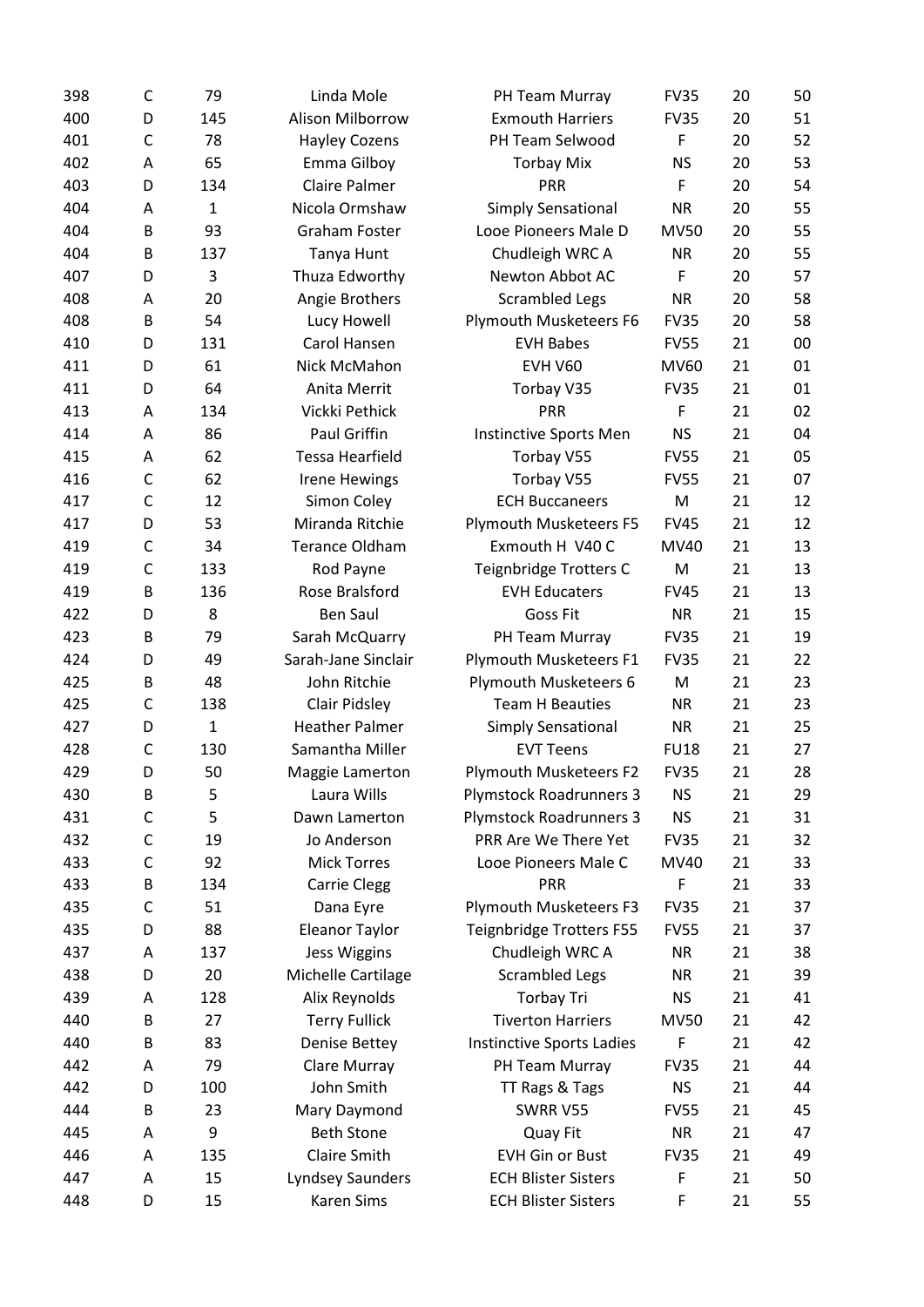| 449 | Α            | 93           | Bryan Maywood                 | Looe Pioneers Male D             | <b>MV50</b> | 22 | 00 |
|-----|--------------|--------------|-------------------------------|----------------------------------|-------------|----|----|
| 450 | D            | 136          | Linda Bracher                 | <b>EVH Educaters</b>             | <b>FV45</b> | 22 | 02 |
| 451 | $\mathsf{C}$ | 20           | Laura Hilton                  | <b>Scrambled Legs</b>            | <b>NR</b>   | 22 | 05 |
| 452 | D            | 71           | Andy Philippou                | Torbay V50M B                    | <b>MV50</b> | 22 | 07 |
| 453 | $\mathsf{C}$ | 88           | Hylda Stewart                 | Teignbridge Trotters F55         | <b>FV55</b> | 22 | 10 |
| 453 | B            | 100          | David Salvage                 | TT Rags & Tags                   | <b>NS</b>   | 22 | 10 |
| 455 | Α            | 64           | Anita Ley                     | Torbay V35                       | <b>FV35</b> | 22 | 11 |
| 456 | $\mathsf{C}$ | 80           | Jo Iverson                    | PH Team Board                    | <b>FV35</b> | 22 | 16 |
| 457 | D            | 85           | Kirstie Maywood               | Looe Pioneers Female B           | F           | 22 | 22 |
| 457 | B            | 133          | Paul Dainton                  | Teignbridge Trotters C           | M           | 22 | 22 |
| 459 | D            | 128          | Alix Reynolds                 | <b>Torbay Tri</b>                | <b>NS</b>   | 22 | 26 |
| 460 | B            | 8            | Kingsley Valentino            | <b>Goss Fit</b>                  | <b>NR</b>   | 22 | 30 |
| 461 | B            | 61           | <b>Tony Doonan</b>            | <b>EVH V60</b>                   | MV60        | 22 | 33 |
| 461 | D            | 92           | <b>Andrew Elliott</b>         | Looe Pioneers Male C             | MV40        | 22 | 33 |
| 463 | B            | 71           | Ray Wilson                    | Torbay V50M B                    | <b>MV50</b> | 22 | 38 |
| 463 | B            | 85           | Millie Foster                 | Looe Pioneers Female B           | F           | 22 | 38 |
| 465 | D            | 79           | Charlotte Walton              | PH Team Murray                   | <b>FV35</b> | 22 | 46 |
| 466 | C            | 85           | <b>Emma Collins</b>           | Looe Pioneers Female B           | F           | 22 | 48 |
| 467 | C            | 83           | <b>Brenda Thorne</b>          | <b>Instinctive Sports Ladies</b> | F           | 22 | 52 |
| 468 | $\mathsf{C}$ | 135          | <b>Emily Faircloth</b>        | <b>EVH Gin or Bust</b>           | <b>FV35</b> | 22 | 59 |
| 469 | $\mathsf{C}$ | 61           | <b>Brian Short</b>            | <b>EVH V60</b>                   | MV60        | 23 | 06 |
| 470 | B            | 99           | Diana Nicholson               | TT Ladies wot run                | <b>FV45</b> | 23 | 07 |
| 471 | D            | 99           | Judith Wilkinson              | TT Ladies wot run                | <b>FV45</b> | 23 | 08 |
| 472 | $\mathsf{C}$ | 94           | Caroline Clark                | <b>Teignbridge Trotters</b>      | F           | 23 | 11 |
| 473 | $\mathsf{C}$ | 64           | Michelle Sandu                | Torbay V35                       | <b>FV35</b> | 23 | 14 |
| 473 | Α            | 129          | Marie Partridge               | Chudleigh WRC B                  | <b>NR</b>   | 23 | 14 |
| 475 | D            | 19           | <b>Jill Rose</b>              | PRR Are We There Yet             | <b>FV35</b> | 23 | 16 |
| 476 | B            | 128          | Jo Coish                      | <b>Torbay Tri</b>                | <b>NS</b>   | 23 | 20 |
| 477 | B            | 135          | Liz Cane                      | <b>EVH Gin or Bust</b>           | <b>FV35</b> | 23 | 28 |
| 478 | Α            | 53           | Louise King                   | Plymouth Musketeers F5           | <b>FV45</b> | 23 | 32 |
| 479 | B            | 129          | <b>Becky Kennedy-Bruneels</b> | Chudleigh WRC B                  | <b>NR</b>   | 23 | 35 |
| 480 | C            | 49           | Michelle Shaddick             | Plymouth Musketeers F1           | <b>FV35</b> | 23 | 40 |
| 481 | В            | 94           | <b>Sharron Still</b>          | <b>Teignbridge Trotters</b>      | F           | 23 | 41 |
| 482 | B            | $\mathbf{1}$ | Carla Price                   | Simply Sensational               | <b>NR</b>   | 23 | 42 |
| 483 | B            | 80           | Louise Shalders               | PH Team Board                    | <b>FV35</b> | 23 | 51 |
| 484 | Α            | 80           | Julie Board                   | PH Team Board                    | <b>FV35</b> | 23 | 56 |
| 485 | Α            | 100          | Helen Roper                   | TT Rags & Tags                   | <b>NS</b>   | 23 | 59 |
| 486 | Α            | 96           | Nina Bond                     | Looe Pioneers Female C           | F           | 24 | 01 |
| 487 | B            | 9            | Zoe Millmore                  | Quay Fit                         | <b>NR</b>   | 24 | 03 |
| 488 | B            | 24           | Jim Ferguson                  | SWRR V60                         | MV60        | 24 | 06 |
| 489 | C            | 134          | Naomi Pritchard               | PRR                              | F           | 24 | 17 |
| 490 | Α            | 49           | Kelly Brumhead                | Plymouth Musketeers F1           | <b>FV35</b> | 24 | 20 |
| 491 | Α            | 8            | Charlotte Nunn                | Goss Fit                         | <b>NR</b>   | 24 | 24 |
| 492 | D            | 4            | Rachael Ward                  | <b>Plymstock Runners</b>         | <b>NS</b>   | 24 | 31 |
| 493 | B            | 19           | Irena Kabelis                 | PRR Are We There Yet             | <b>FV35</b> | 24 | 32 |
| 493 | C            | 44           | <b>Bryan King</b>             | <b>Plymouth Musketeers 2</b>     | <b>MV50</b> | 24 | 32 |
| 495 | В            | 52           | Ruth Wall                     | Plymouth Musketeers F4           | F           | 24 | 35 |
| 496 | В            | 49           | Vicki Dunn                    | Plymouth Musketeers F1           | <b>FV35</b> | 24 | 36 |
| 497 | B            | 76           | Sean Gray                     | PH Team Boylin                   | M           | 24 | 40 |
| 498 | B            | 96           | Ania Sobol                    | Looe Pioneers Female C           | F           | 24 | 52 |
|     |              |              |                               |                                  |             |    |    |